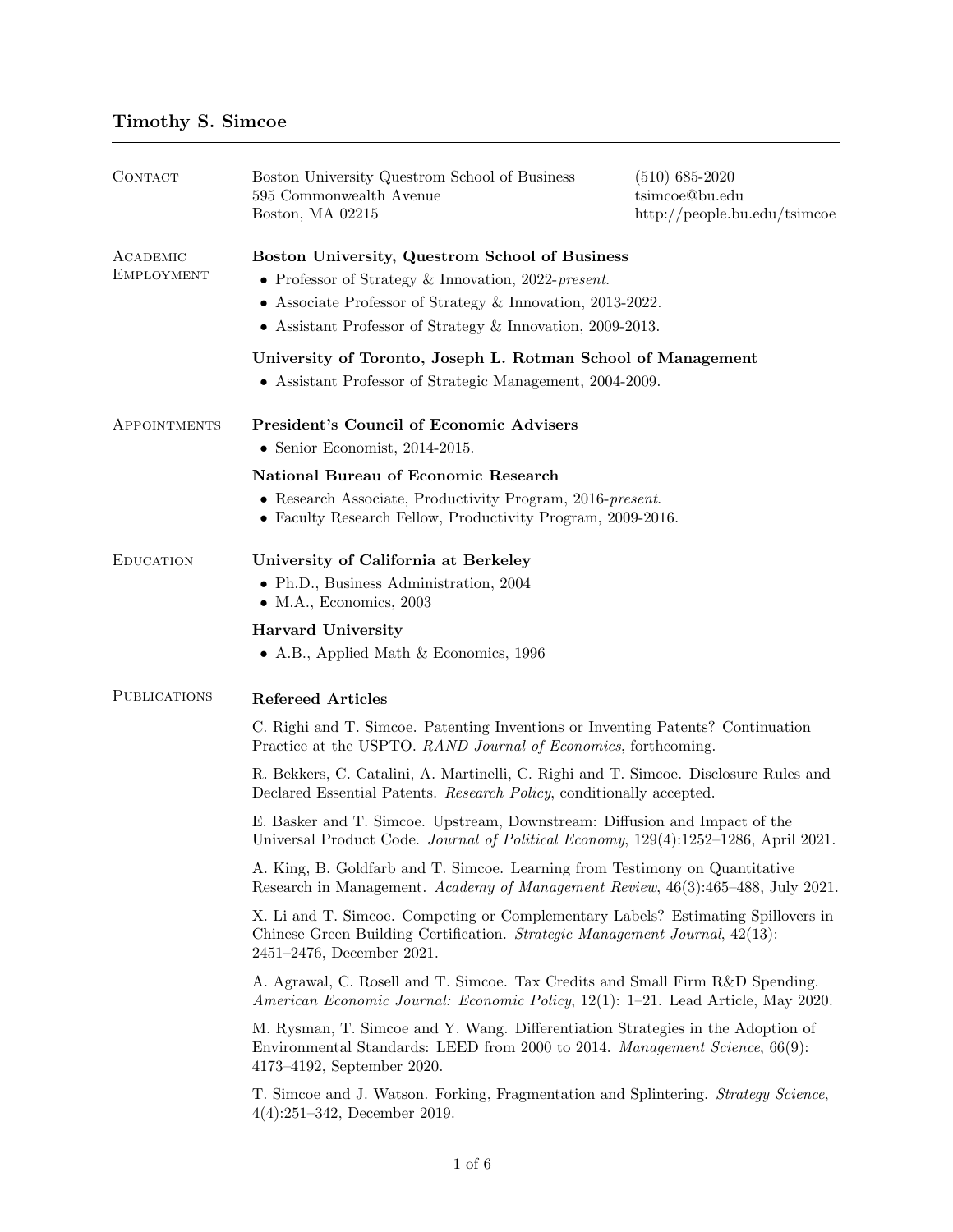F. Mezzanotti and T. Simcoe. Patent Policy and American Innovation After eBay: An Empirical Examination. Research Policy, 48(5): 1271–1281, June 2019.

C. Righi and T. Simcoe. Patent Examiner Specialization. Research Policy, 48(1):137–148, February 2019.

M. Lemley and T. Simcoe. How Essential are Standard Essential Patents? Cornell Law Review, 104(3): 607–642, March 2019 .

M. Catillon, P. Gertler and T. Simcoe. Who Benefits Most in Disease Management Programs?: Improving Target Efficiency. Health Economics, 28(2): 189–203, February 2019.

L. Freedman, I. Cockburn and T. Simcoe. The Economics of Reproducibility in Preclinical Research. PLoS Biology, 13(6): e1002165, June 2015.

T. Simcoe and M. Toffel. Government Green Procurement Spillovers: Evidence from Municipal Building Policies in California. Journal of Environmental Economics and Management, 68(3):411–434. Lead article, November 2014.

E. Rawley and T. Simcoe. Information, Knowledge and Asset Ownership in Taxicab Fleets. Organization Science, 24(3): 831–845, May-June 2013.

J. Farrell and T. Simcoe. Choosing the Rules for Consensus Standardization. The RAND Journal of Economics, 43(2): 235–252, Summer 2012.

T. Simcoe. Standard Setting Committees: Consensus Governance for Shared Technology Platforms. American Economic Review, 102(1): 305–336, February 2012.

M. Rysman and T. Simcoe. A NAASTy Alternative to RAND Pricing Commitments. Telecommunications Policy, 35(11): 1010–1017, December 2011.

A. Galasso and T. Simcoe. CEO Overconfidence and Innovation. Management Science, 57(8): 1469–1484, August 2011.

T. Simcoe and D. Waguespack. Status, Quality and Attention: What's in a (Missing) Name? Management Science, 57(2): 274–290, February 2011.

A. Mehta, M. Rysman and T. Simcoe. Identifying the Age Profile of Patent Citations: New Estimates of Knowledge Diffusion. Journal of Applied Econometrics, 25 (7): 1073–1222, November/December 2010.

E. Rawley and T. Simcoe. Diversification, Vertical Contracting and Diseconomies of Scope: Evidence from the Taxicab Industry. Management Science, 56(9): 1534–1550, September 2010.

T. Simcoe, S. J. Graham and M. Feldman. Competing on Standards? Entrepreneurship, Intellectual Property and Platform Technologies. Journal of Economics and Management Strategy, 18(3): 775–816, Fall 2009.

M. Rysman and T. Simcoe. Patents and the Performance of Voluntary Standard Setting Organizations. Management Science, 54(11): 1920–1934, November 2008.

D. Mowery and T. Simcoe. Is the Internet a US Invention? An Economic and Technological History of Computer Networking. Research Policy, 31(8-9): 1369–1387, 2002.

J. Macher, D. Mowery and T. Simcoe. eBusiness and the Semiconductor Industry Value Chain: Implications for Vertical Specialization and Integrated Semiconductor Manufacturers. Industry and Innovation, 9:155–181, 2002.

## Working Papers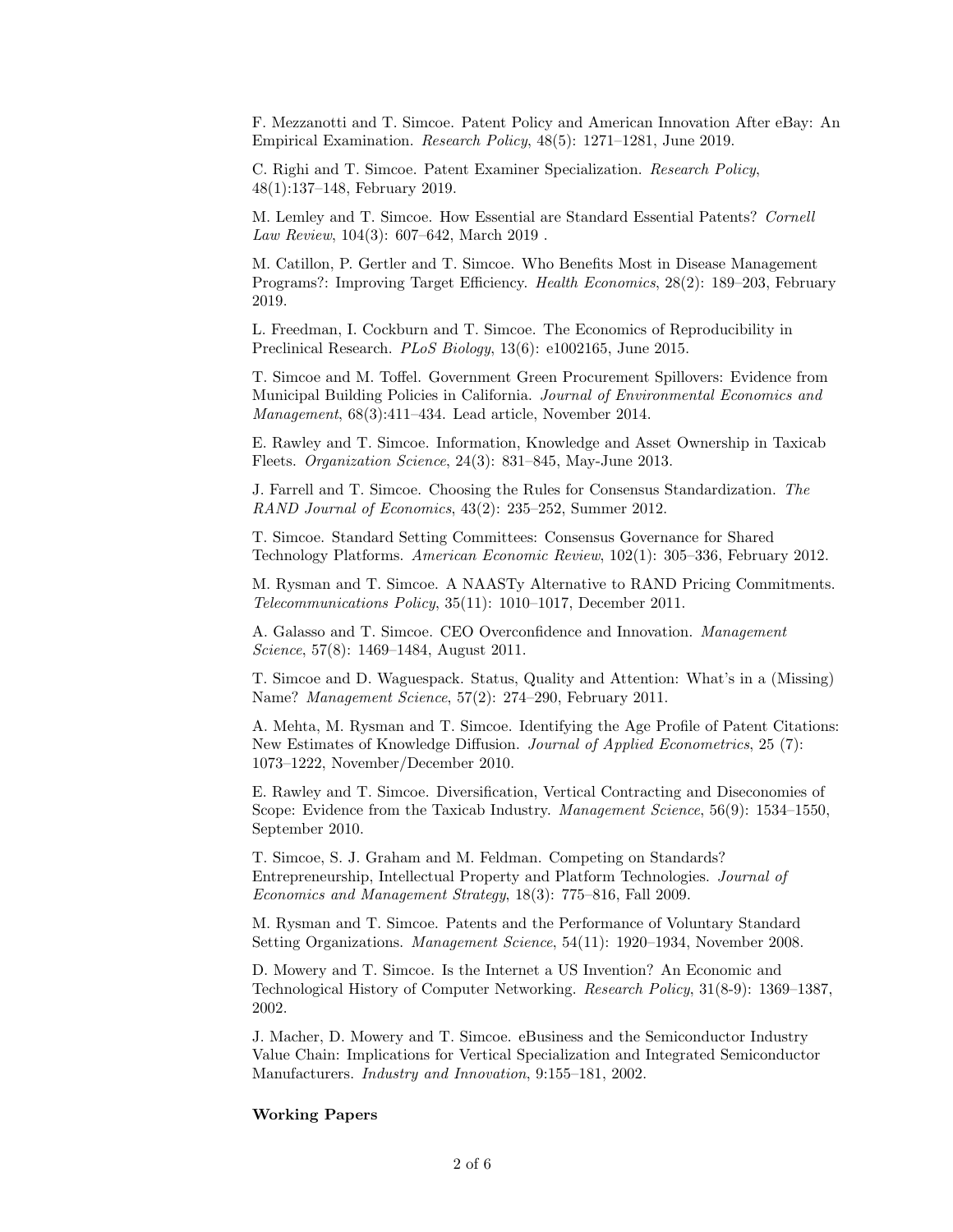B. Ganglmair, E. Tarantino and T. Simcoe. Learning When to Quit: An Empirical Model of Experimentation in Standards Development. R&R at AEJ: Microeconomics.

R. A. Gibbs, T. Simcoe and D. Waguespack. Does Earnings Management Matter for Strategy Research? Submitted to Strategic Management Journal.

J. Baron, B. Ganglmair, N. Persico, T. Simcoe and E. Tarantino. Representation is Not Sufficient for Selecting Gender Diversity. Working Paper.

## Other Publications

E. Hovenkamp and T. Simcoe. Tying and Exclusion in FRAND Licensing: Evaluating Qualcomm. The Antitrust Source, forthcoming 2020.

A. Sesia, T. Simcoe and M. Toffel. Platform LEEDership at the U.S. Green Building Council. Harvard Business School Case 619-027, May 2018.

B. Goldfarb, A. King and T. Simcoe. Heritability of Trust and Distrust Remains Unknown. Letter to Proceedings of the National Academy of Sciences, January 2018.

S. Graham, P. Menell, C. Shapiro and T. Simcoe. Final Report of the Berkeley Center for Law & Technology Patent Damages Workshop. Texas Intellectual Property Law Journal, 25 (1): 115–142, 2017.

A. Shampine and T. Simcoe. Economics of Patents and Standardization: Network Effects, Hold-up, Hold-out, Stacking. The Cambridge Handbook of Technical Standardization Law, Vol. 1. Cambridge University Press, 2017.

T. Simcoe and C. Righi. Standards, Patents and Innovation. Handbook of Standards and Innovation. Edward Elgar, 2017.

T. Simcoe. How to Make and Keep a Patent Pledge. Pages 285–290 in Patent Pledges: Global Perspectives on Patent Law's Private Ordering Frontier. Edward Elgar, 2017.

T. Simcoe. Modularity and the Evolution of the Internet. Chapter 1 in Economic Analysis of the Digital Economy. University of Chicago Press, 2015.

A. Agrawal, S.J. Graham, M. Rysman and T. Simcoe. Industry Standards, Intellectual Property and Innovation: Introduction to the Special Issue. International Journal of Industrial Organization, 36:1-3 (September 2014).

T. Simcoe. Governing the Anti-commons: Institutional Design for Standard Setting Organizations. In Innovation Policy and the Economy, 14:99–128, 2014.

T. Simcoe. Private and Public Approaches to Patent Holdup in Industry Standard-Setting. Antitrust Bulletin, 57(1): 59–88, Spring 2012.

J. Farrell and T. Simcoe. Four Paths to Compatibility. pages 34–58 in the Oxford Handbook of the Digital Economy. Oxford University Press, 2012.

T. Simcoe. Delay and de jure Standardization: Exploring the Slowdown in Internet Standards Development. Pages 260–295 in Standards and Public Policy. Cambridge University Press, 2007.

T. Simcoe. Explaining the Increase in Intellectual Property Disclosure. Pages 260–295 in Standards Edge: The Golden Mean. Bolin Group, 2007.

T. Simcoe. Open standards and Intellectual Property Rights. Pages 161–183 in Open Innovation: Researching a New Paradigm. Oxford University Press, 2006.

D. Mowery and T. Simcoe. Public and Private Participation in the Development and Governance of the Internet. Pages 259–294 in The Limits of Market Organization. Russell Sage, 2005.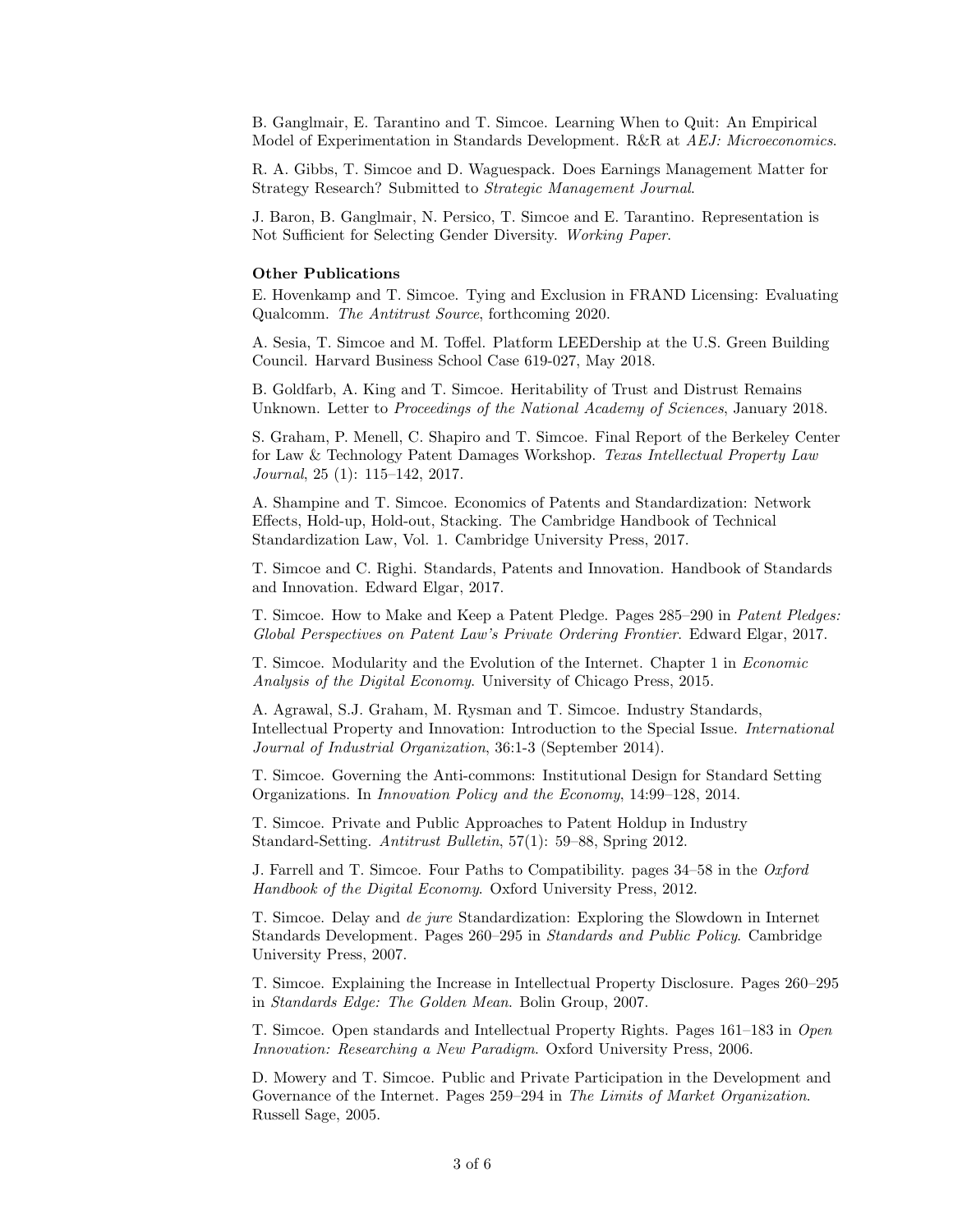|                 | D. Mowery and T. Simcoe. The Origins and Evolution of the Internet. Pages 229–265<br>in Technological Innovation and Economic Performance. Princeton University Press,<br>2002.                                                                                           |  |
|-----------------|---------------------------------------------------------------------------------------------------------------------------------------------------------------------------------------------------------------------------------------------------------------------------|--|
|                 | M. Rysman and T. Simcoe. Measuring the Performance of Standard Setting<br>Organizations. Pages 81–94 in International Standardization as a Strategic Tool:<br>Commended Papers from the IEC Centenary Challenge 2006. International<br>Electrotechnical Commission, 2006. |  |
| <b>TEACHING</b> | <b>Boston University School of Management</b>                                                                                                                                                                                                                             |  |
|                 | Technology Strategy (MBA and Executive MBA)                                                                                                                                                                                                                               |  |
|                 | Strategy and Innovation (Undergraduate)                                                                                                                                                                                                                                   |  |
|                 | Competition, Innovation and Strategy (MBA)                                                                                                                                                                                                                                |  |
|                 | Data Analysis (Executive MBA)<br>Causal Inference in Management Research (PhD)                                                                                                                                                                                            |  |
|                 | University of Toronto, Rotman School of Management                                                                                                                                                                                                                        |  |
|                 | Fundamentals of Competitive Strategy (MBA)                                                                                                                                                                                                                                |  |
|                 | Entrepreneurship & Small Business Management (Undergraduate)                                                                                                                                                                                                              |  |
|                 | Models & Methods in Strategic Management (PhD)                                                                                                                                                                                                                            |  |
|                 | University of California, Berkeley                                                                                                                                                                                                                                        |  |
|                 | Economic Analysis for Business Decisions, Teaching Assistant (MBA)                                                                                                                                                                                                        |  |
| CONSULTING      | Expert Reports, Depositions and Testimony<br>Apple (client) v. Qualcomm. Southern District of California. Case No. 3:17-CV-0108.                                                                                                                                          |  |
|                 | ViiV Healthcare, (client) v. Gilead Sciences. District of Delaware. Case No.<br>1:18-CV-0224-VAC-CJB.                                                                                                                                                                     |  |
|                 | 3G Licensing, Koninklijke KPN and Orange v. LG Electronics (client). District of<br>Delaware. Case No. 17-cv-85-LPS.                                                                                                                                                      |  |
|                 | HTC Corporation (client) v. Ericsson. Eastern District of Texas. Case No.<br>6:18-CV-00243-JRG.                                                                                                                                                                           |  |
|                 | Fujitsu v. Tellabs (client). Northern District of Illinois, Eastern Division. Civil Action<br>No. 09 CV 04530.                                                                                                                                                            |  |
|                 | Global Communications (client) v. Direct TV, et al. Northern District of Florida.<br>Case No. 4:12-CV-00651-RH-CAS.                                                                                                                                                       |  |
|                 | Zenith Electronics, Panasonic, U.S. Philips and The Trustees of Columbia University<br>v. Craig Electronics (client). Southern District of Florida. Case No. 13-CV-80567.                                                                                                 |  |
|                 | Microsoft (client) v. Motorola. Western District of Washington. Case No.<br>C10-1823-JLR.                                                                                                                                                                                 |  |
|                 | Apple (client) v. Motorola. Western District of Wisconsin. Case No. 11-CV-178.                                                                                                                                                                                            |  |
|                 | <b>Other Consulting</b>                                                                                                                                                                                                                                                   |  |
|                 | Continental Automotive Systems (client) v. Avanci, LLC. Northern District of<br>California. Case No. 19-cv-2520.                                                                                                                                                          |  |
|                 |                                                                                                                                                                                                                                                                           |  |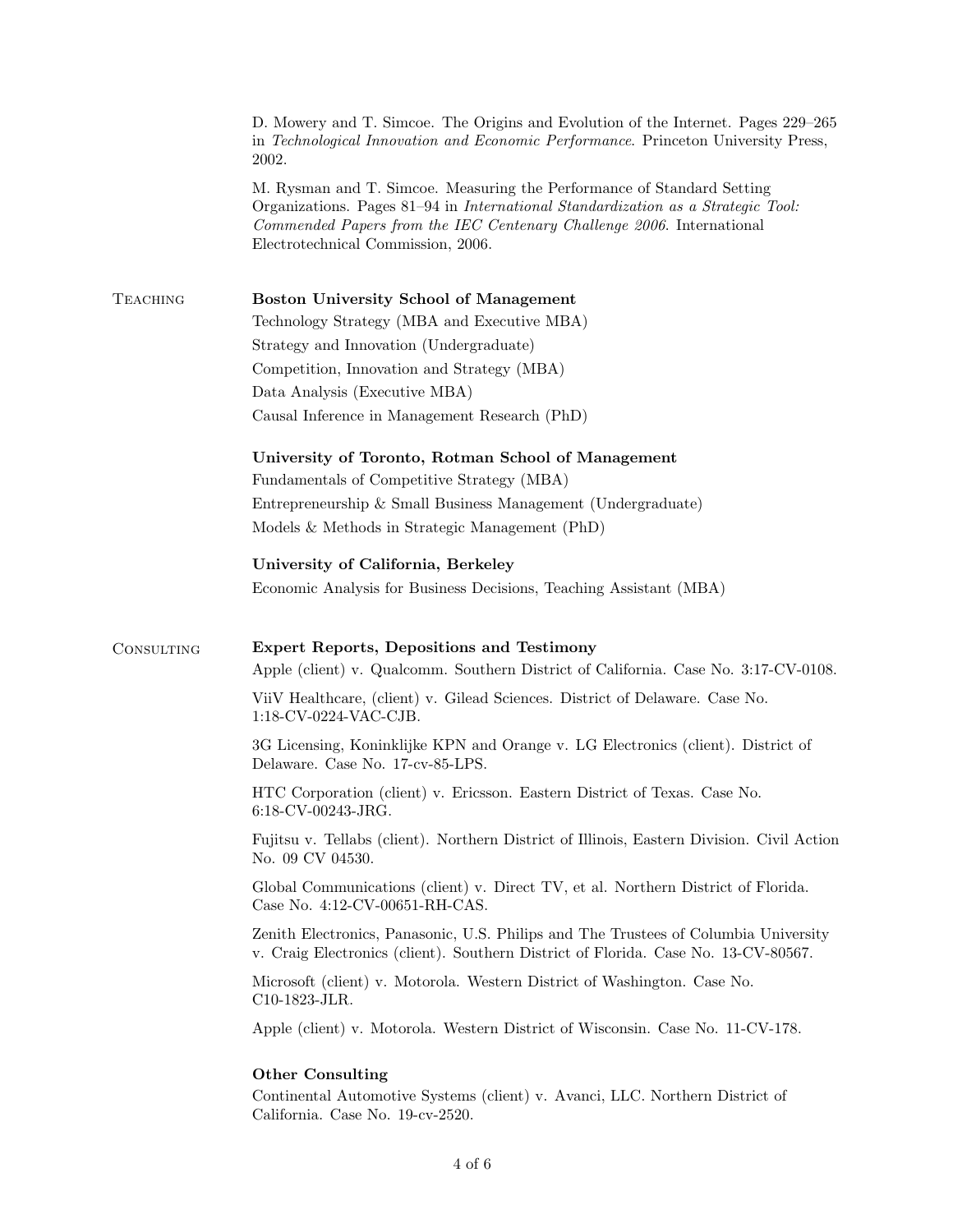|                | BlackBerry (client) v. Nokia. District of Delaware. Case No. 1:17-cv-00155-UNA.                                                                                                                                  |
|----------------|------------------------------------------------------------------------------------------------------------------------------------------------------------------------------------------------------------------|
|                | Wireless standards developer (client). Review of bylaws and procedures.                                                                                                                                          |
|                | Boston Toronto Group (client). Executive education.                                                                                                                                                              |
| <b>SERVICE</b> | <b>Editorial and Advisory Positions</b>                                                                                                                                                                          |
|                | American Economic Journal: Economic Policy, Board of Editors, 2021.                                                                                                                                              |
|                | Management Science, Associate Editor in Innovation and Entrepreneurship, 2014-present.                                                                                                                           |
|                | Journal of Industrial Economics, Associate Editor, 2013-present.                                                                                                                                                 |
|                | Management Science, Associate Editor in Business Strategy, 2012-present.                                                                                                                                         |
|                | National Academy of Sciences, Member of Committee on Intellectual Property Man-<br>agement Practices of Standard Setting Organizations, 2012-2013.                                                               |
|                | National Academy of Sciences, Member of Committee on the Review of the Small Busi-<br>ness Innovation Research and Small Business Technology Transfer Programs at the<br>National Science Foundation, 2019-2021. |
|                | Steering Committee, B.U. Technology & Policy Research Initiative, 2017-present.                                                                                                                                  |
|                | Co-founder, Sloan Management Review Strategy Forum, 2018-present.                                                                                                                                                |
|                | Scientific Advisory Board, Global Biological Standards Institute, 2015-2018.                                                                                                                                     |
|                | Doctoral Advising & Committees<br>Director of Questrom School of Business PhD Program (2015-2017, 2018-present.)                                                                                                 |
|                | Jeremy Watson, University of Minnesota (Primary Advisor, 2018).                                                                                                                                                  |
|                | Cesare Righi, Pompeu Fabra University (Primary Advisor, 2017).                                                                                                                                                   |
|                | Sophie Wang, UIBE Beijing (Committee Member, 2021).                                                                                                                                                              |
|                | Christian Catalini, MIT Sloan School (Committee Member, 2013)                                                                                                                                                    |
|                | Paul Seaborn, University of Denver (Primary Advisor, 2011)                                                                                                                                                       |
|                | Jay Horwitz, University of Bocconi (Committee Member, 2011)                                                                                                                                                      |
|                | Elena Kulchina, Duke University (Committee Member, 2012)                                                                                                                                                         |
|                | Justus Baron, Ecole des Mines / ParisTech (Committee Member, 2012)                                                                                                                                               |
| AWARDS         | Broderick Award for Excellence in Research, 2022.                                                                                                                                                                |
|                | Dean's Research Scholar, 2015-2018, 2020-2022                                                                                                                                                                    |
|                | Outstanding Contribution to Questrom Doctoral Programs, 2018                                                                                                                                                     |
|                | Questrom Full-time MBA Favorite Elective Professor, 2016                                                                                                                                                         |
|                | BU Questrom Doctoral Student's Association, Distinguished Mentor Award, 2016                                                                                                                                     |
|                | John R. Russell Excellence in Teaching Award, Executive MBA, 2013                                                                                                                                                |
|                | Management Science Meritorious Service Award (Reviewer), 2010                                                                                                                                                    |
|                | Rotman Excellence in Teaching Award, Commerce Program, 2008                                                                                                                                                      |
|                | Glueck Best Paper Award, Academy of Management BPS Division, 2008                                                                                                                                                |
|                | Finalist, IEC Centenary Challenge, 2006                                                                                                                                                                          |
|                | Finalist, Organization Science Dissertation Proposal Competition, 2003                                                                                                                                           |
| <b>GRANTS</b>  | Intel Corporation Research Gift, 2017-2020                                                                                                                                                                       |